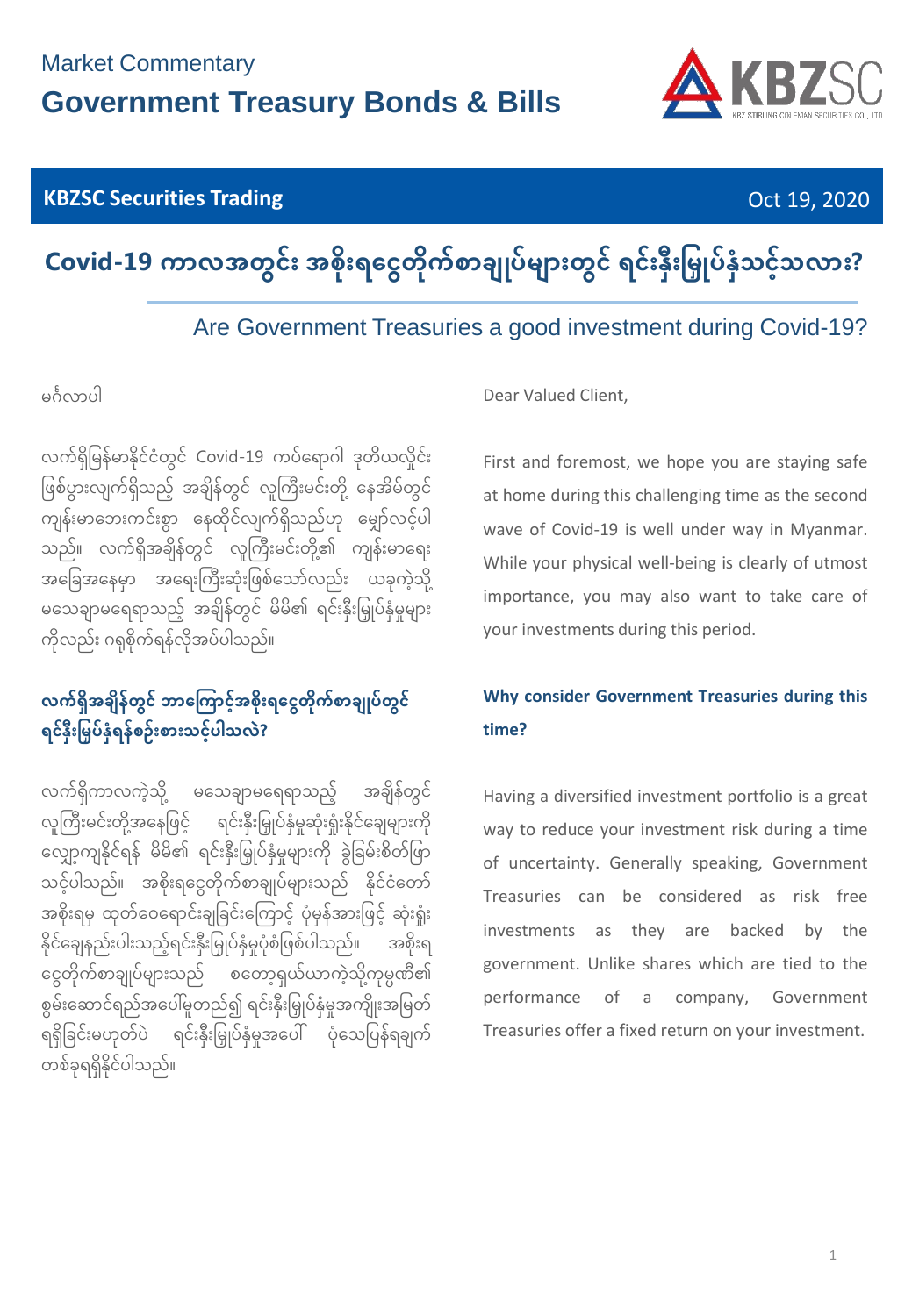# အစိုးရငွေတိုက်စာချုပ်အမျိုးအစားဘယ်နမျိုးရှိပါသလဲ?

အစိုးရငွေတိုက်စာချုပ်အမျိုးအစား (၂) မျိုးရှိပါသည်။ ပထမအမျိုးအစားဖြစ်သည့် ကာလတိုအစိုးရငွေတိုက် စာချုပ် (Treasury bill) များသည် ရင်းနှီးမြှုပ်နှံမှုသက်တမ်း  $\overline{1}$ အားဖြင့် (၁)နှစ်အထိရှိသည့် ငွေတိုက်စာချုပ်အမျိုးအစား ဖြစ်ပါသည်။ Treasury Bill များသည် ကာလတိုအတွင်း ငွေသား ပြန်လည်ဖော်ထုတ်နိုင်သောကြောင့် ကာလတို ရင်းနှီးမြှုပ်နှံသူများအတွက်ပိုမိုသင့်တော်သည့် ငွေတိုက်  $\overline{1}$ စာချုပ်အမျိုးအစားဖြစ်ပါသည်။ လက်ရှိအချိန်တွင် မြန်မာ နိုင်ငံအစိုးရ အနေဖြင့် ၁ လ၊ ၃ လ၊ ၆ လနှင့် ၁၂ လ သက်တမ်းရှိသည့် ကာလတို အစိုးရငွေတိုက်စာချုပ် များကို ရောင်းချလျက် ရှိပါသည်။

ဒုတိယအမျိုးအစားဖြစ်သည့် ကာလရှည် အစိုးရငွေတိုက် စာချုပ် (Treasury bond) များသည်ရင်းနှီးမြှုပ်နှံမှု သက်တမ်း အားဖြင့် ၅ နှစ်အထိရှိပြီး၊ ၁ နှစ် ပုံသေအတိုး နှန်း (fixed coupon) ၇.၅% အထိရရှိနိုင်သည့် ငွေတိုက် စာချုပ် အမျိုးအစားဖြစ်ပါသည်။ ရင်းနှီးမြှုပ်နှံသူများသည်  $\overline{1}$ ၁ နှစ် ၂ ကြိမ်ပုံသေအတိုးရရှိမည်ဖြစ်ပြီး ငွေတိုက်စာချုပ် သက်တမ်း ကုန်ဆုံးသည့်အချိန်တွင် ငွေတိုက်စာချုပ်၏ မူရင်းတန်ဖိုးကို ပြန်လည်ရရှိနိုင်မည် ဖြစ်ပါသည်။ လက်ရှိ အချိန်တွင် မြန်မာနိုင်ငံအစိုးရအနေဖြင့် ၊နှစ်နှင့် ၅နှစ် သက်တမ်းရှိသည့် ကာလရှည်အစိုးရငွေတိုက်စာချုပ်များကို ရောင်းချလျက်ရှိပါသည်။

# မြန်မာနိုင်ငံတွင်အစိုးရငွေတိုက်စာချုပ်ကို အရောင်းအဝယ် **မပျုလပို ် လရ ို့်ပ သလာ်း?**

လက်ရှိအချိန်တွင် KBZSC မှာ ရင်းနှီးမြှပ်နှံသူအနေဖြင့် အစိုးရငွေတိုက်စာချုပ်များကို အရောင်းအဝယ်ပြုလုပ်နိုင် သည့် ထပ်ဆင့်ဈေးကွက်ကို ပြုလုပ်ပေးထားပါသည်။ လူကြီးမင်းတို့အနေဖြင့်ကျပ် ၁ဝ သိန်းမှစ၍ အစိုးရငွေတိုက် စာချုပ်များကို မိမိတို့နေအိမ်မှတဆင့်သက်တောင့်သက်သာ ဖုန်းခေါ်ဆိုပြီးအရောင်းအဝယ်ပြုလုပ်နိုင်ပါသည်။ အစိုးရ ငွေတိုက်စာချုပ်များ၏ နေ့စဉ်ဝယ်ဈေးရောင်းဈေးများကို KBZSC Facebook စာမျက်နှာပေါ်တွင် နံနက်တိုင်းကြေညာ ပေးလျက်ရှိပါသည်။

## **What are the different types of Government Treasuries?**

There are two types of Government Treasuries. Treasury bills are short-term Government Treasuries with maturity of up to one year. They are a more suitable investment for those investors who want to manage short-term liquidity. At present, the Government of Myanmar issues four types of treasury bills, namely 1-month, 3-month, 6 month and 12-month treasury bills.

Treasury bonds are longer-term Government Treasuries with maturity up to five years. Investors are paid fixed coupon payments semi-annually, with coupon rates up to 7.5% per annum, and face value of the bond upon maturity. Currently, the Government of Myanmar issues 2-year and 5-year treasury bonds.

## **Can you trade Government Treasuries in Myanmar?**

Currently, KBZSC offers a secondary market which provides retail investors a platform to trade in treasury bonds and bills. Investors can trade treasury bonds and bills via phone call at the convenience of your home starting from MMK 10 lakhs. Daily buying and selling quotes for treasury bonds and bills are quoted at our KBZSC Facebook page every morning.